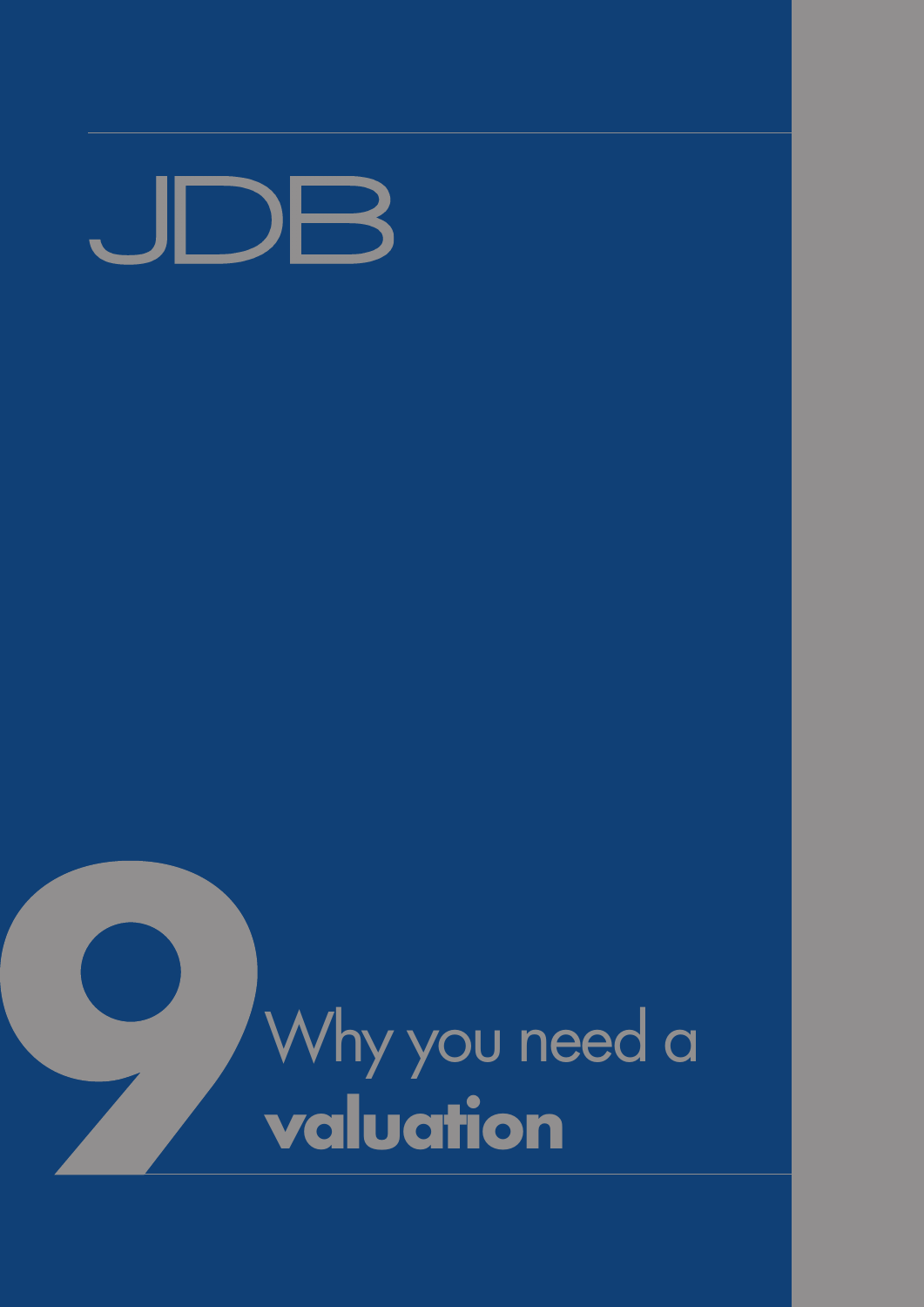## **Why you need a valuation,**  forewarned is forearmed

## **Valuation is a core function that underpins all property transactions and ownership.**

**Many businesses see having a valuation carried out as an unwanted and unnecessary expense. This is not always the case and if timed correctly and used effectively they can prove to be a fantastic addition to a small businesses' arsenal of information.**

Valuations can be carried out for a number of different reasons, including:

### **1. Valuation for company account purposes**

Unlike other company assets, which are often written down over a number of years in the balance sheet, land and buildings are required to be valued to current market value.

If an up-to-date valuation is at hand then it can save time and money when other professionals require one from you as a small business owner.

If there is a change in directors or shareholding within your company you may require an updated valuation of the company's assets to include a market value of the property holdings. Again, it is something that can delay a negotiation or agreement and can lead to frustration when not readily available. If an up to date valuation is required then a good relationship with an external valuer who knows your business premises but remains impartial can be a very useful contact to have.

Similarly where a director or shareholder retires, the assets may need to be divided between the remaining directors or shareholders, someone who knows your business and your property assets will have this information to hand.

## **By law all property valuations must be carried out using the international valuation standards. All RICS Registered Valuers comply with these standards.**

### **2. Secured Loans**

If your business requires bank funding then it is almost certainly going to be secured against your business premises first and foremost. To do this the bank will instruct a RICS Registered Valuer to undertake a secured lending valuation. More often than not the bank manager will ask if you are aware of the current market value of your property. If you are unaware of the value or have an unrealistic opinion of this then it can lead to major issues later on down the line, when timescales for the borrowed funds being cleared can be imperative.

It is prudent for business owners to instruct their own valuation report in advance of speaking to their bank managers so they can demonstrate a clear idea of how much their premises are worth.

**For more information visit www.jdbsurveys.com or give us a call on 0151 486 3437**

## **Why you need a valuation,** forewarned is forearmed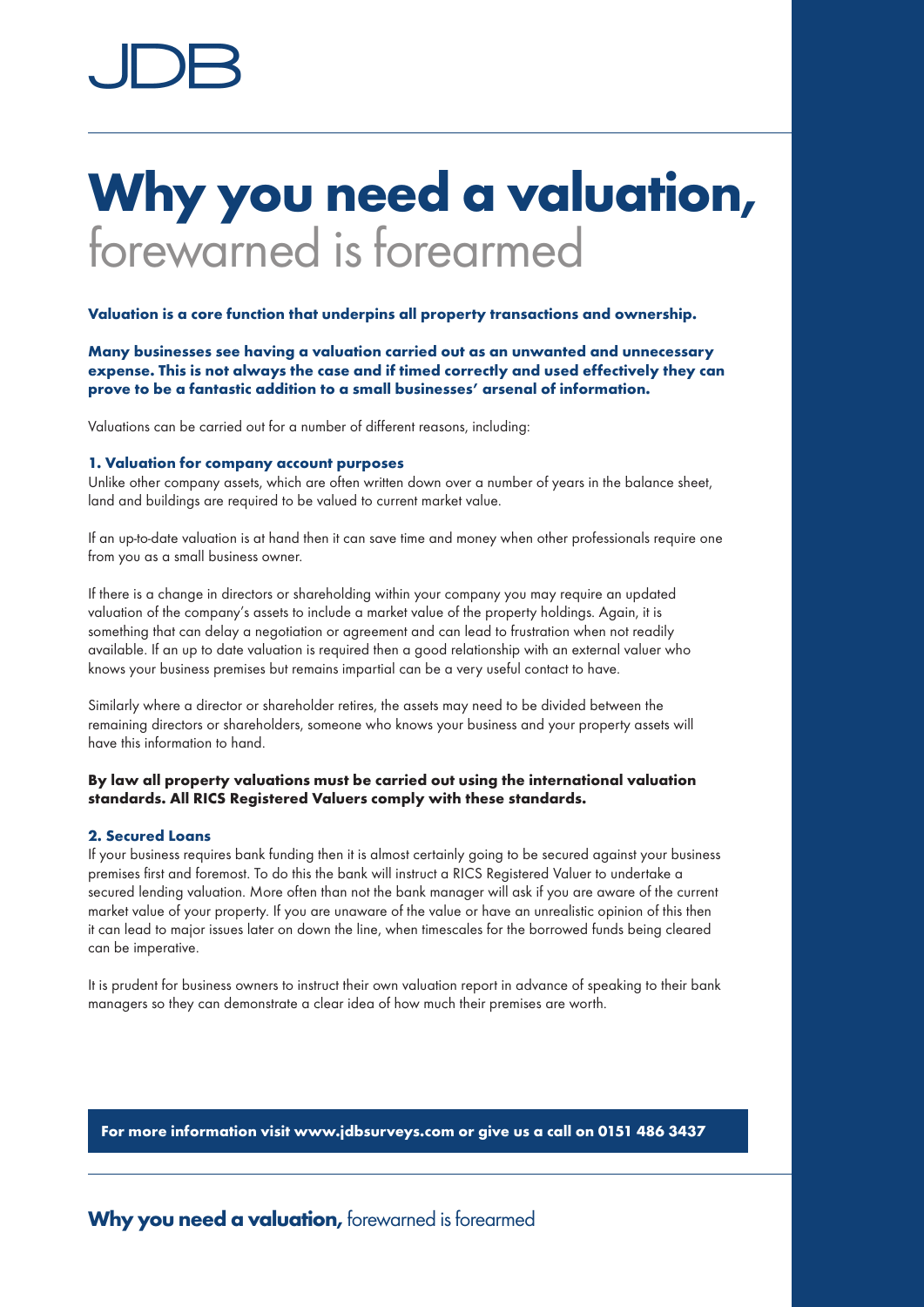## The **Inland Revenue** will often require a formal written valuation

## **3. End of lease repairs – occupiers beware**

If you do not own your premises on a freehold basis then you will have a landlord. When your lease comes to an end your landlord may try to make a claim for dilapidations, depending on the repairing liabilities of your lease.

## **The amount that a landlord can claim is limited by Section 18 (1) of the Landlord and**

**Tenant's Act 1927**. The landlord cannot recover more than the depreciation of the value of the property. This is known as the diminution in the property's reversionary value ... as a consequence of the disrepair. In simple terms this means that the cost of repairs cannot be more than the reduction in the value of the property. For example, if the cost of repairs is £15,000 but the property value has only depreciated by £10,000 the landlord will only be able to claim up to £10,000 and not £15,000. Chartered Surveyors provide section 18 valuations to both landlords and occupiers in order to confirm that such a loss exists or alternatively to defend and reduce any claim being made.

## **4. Stamp Duty**

When ownership of a share of a property or the entire property is to be transferred, a value has to be given in order to assess the amount of Stamp Duty to be paid to the Inland Revenue.

## **5. Capital Gains Tax**

If you sell your business premises, which is not a principal private residence, the Inland Revenue will often require a formal written valuation to be provided in order to calculate any Capital Gains Tax due. To save any dispute or delay it is worth having this to hand when the time comes.

Source: http://www.rics.org/Global/Small\_business\_property\_guide.pdf

**For more information visit www.jdbsurveys.com or give us a call on 0151 486 3437**

## **Why you need a valuation,** forewarned is forearmed